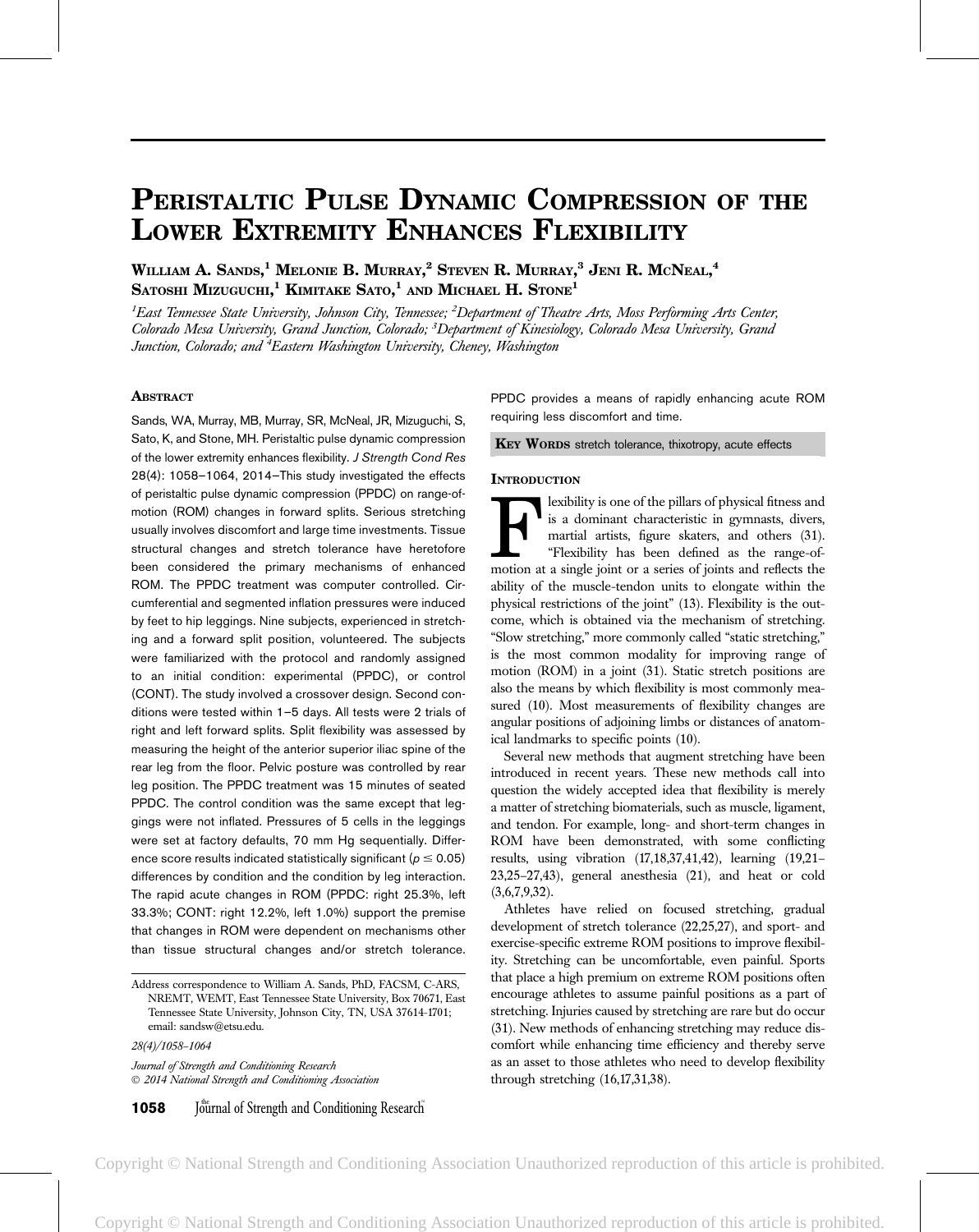Peristaltic pulse dynamic compression (PPDC) is an artificial process of rhythmic applications of circumferential pressures to a limb in a peristaltic (i.e., sequential compression) manner in a distal to proximal direction. The technology is normally used to promote blood flow and remove waste products from patients suffering from lymphedema and for athlete recovery. Athletes at the U.S. Olympic Training Center, Recovery Center used the donated devices primarily for recovery purposes. In the midst of studying these devices, it became apparent that the athletes were experiencing an unusual and unexpected rapid and acute increase in flexibility following use. The athletes repeatedly and enthusiastically reported and demonstrated to one of the authors that they could suddenly achieve lower extremity positions that they had never achieved in the past. The following study is a response to the serendipitous observation of Olympic-level athletes and their experiences with PPDC. The purpose of this study was to investigate the effects of PPDC on subsequent ROM changes in left and right forward splits in trained subjects. We hypothesized that the PPDC would increase ROM over the control condition.

## **METHODS**

## Experimental Approach to the Problem

Can PPDC of the lower extremities improve the acute forward splits flexibility among athletes highly experienced in stretching? This study involved a simple comparison of forward split ROM in the same female athletes on different days who were either treated or not treated with a PPDC device before flexibility testing. A pain rating was used to assess the athlete's motivation by her willingness to tolerate more pain as she more aggressively pursued a lower split position. Increased ROM would be confirmed by showing a forward split position that was lower following PPDC treatment than the CONT treatment.

## **Subjects**

Nine female subjects (mean  $\pm$  SD: age 19.11  $\pm$  1.1 years; height 168.9  $\pm$  8.0 cm; mass 59.9  $\pm$  9.1 kg; years dancing  $12.3 \pm 5.0$  years) from the Colorado Mesa University's Department of Theatre Arts, experienced in both stretching and the forward split position, volunteered to participate in this study. The study was approved by the Colorado Mesa University and the East Tennessee State University Institutional Review Boards for the Study of Human Subjects. The subjects were informed verbally and in writing regarding the study requirements. None of the participants were under 18 years of age. All signed an IRB approved consent form prior to participation. The athletes were familiarized with the laboratory testing protocol and rehearsed the testing protocol before the start of data collection. These athletes were already familiar with stretching, specifically the forward split, as a part of their training and performance.

## Procedures

PPDC was provided by a device consisting of 2 inflatable leggings connected to a computer-controlled air pump via

plastic tubing (NormaTec<sup>,</sup> Newton, MA, USA) (Figure 1). Each legging consisted of 5 inflatable PPDC cells or chambers that were connected to hoses near the waist. The subjects put the leggings on like a typical pair of pants. The computerized air pump was able to inflate each cell with a different pressure, cyclically inflating and partially deflating. The pump was set to factory defaults of 70 mm Hg peak pressure per cell, 30-second rest, and inflations sequencing from distal to proximal. The pump includes a computerized timer and a repeatable PPDC pressure sequence.

Flexibility measurement involved placing the subject in her lowest forward split position and measuring the height of the anterior superior iliac spine (ASIS) of the pelvis of the rear leg from the floor (Figure 2). This position and approach were chosen based on previous experience (18,29,39,41) and ecological relevance of this position to athlete performance. The shank of the flexed rear leg was placed vertically against the side of a matted block to control for pelvic alignment. A 5-minute warm-up (0.5 kp) was conducted on a laboratory standard Monark (Chicago, IL, USA) stationary cycle ergometer. The ergometer seat was adjusted to fit the subject, and the seat height was recorded and repeated during the second test session. The second test session occurred within 1 to 5 days of the first at the same time of day, plus-or-minus 2 hours.

The subjects were familiarized with the laboratory, instrumentation and equipment, and study procedures before data collection. The subjects reported to the laboratory by appointment 2 additional times. The PPDC-first or CONT-first conditioning and the order of the forward split test sides (right or left) were randomly assigned. Subjects were barefoot and wore a leotard or shorts and t-shirt. The test protocol, following familiarization, included the measurement of height and mass and querying information regarding age and years of stretching experience. The subject then performed a 5-minute warm-up on the Monark ergometer, and 3 minutes of self-selected warm-up activities before the pretest of forward split ROM. Following the pretest split measurements, the subject underwent either a PPDC treatment or a CONT treatment, both involving the PPDC device. In the PPDC condition, the device was turned on, and the PPDC treatment proceeded under computer control for 15 minutes. In the CONT condition, the subject wore the PPDC leggings and sat for 15 minutes in the same position as the PPDC condition (seated with feet elevated on a facing chair; Figure 1) but with the device turned off. The time between treatment and testing in individual test sessions was less than 30 seconds. Following the PPDC or CONT conditions, the subject made a subsequent appointment and repeated the procedures above and the remaining PPDC or CONT condition. The second test of the remaining condition took place from 1 to 5 days after the pretest and plus or minus 2 hours.

The split test consisted of 2 trials of lowering to a forward split with the rear leg flexed  $90^\circ$  at the knee and the rear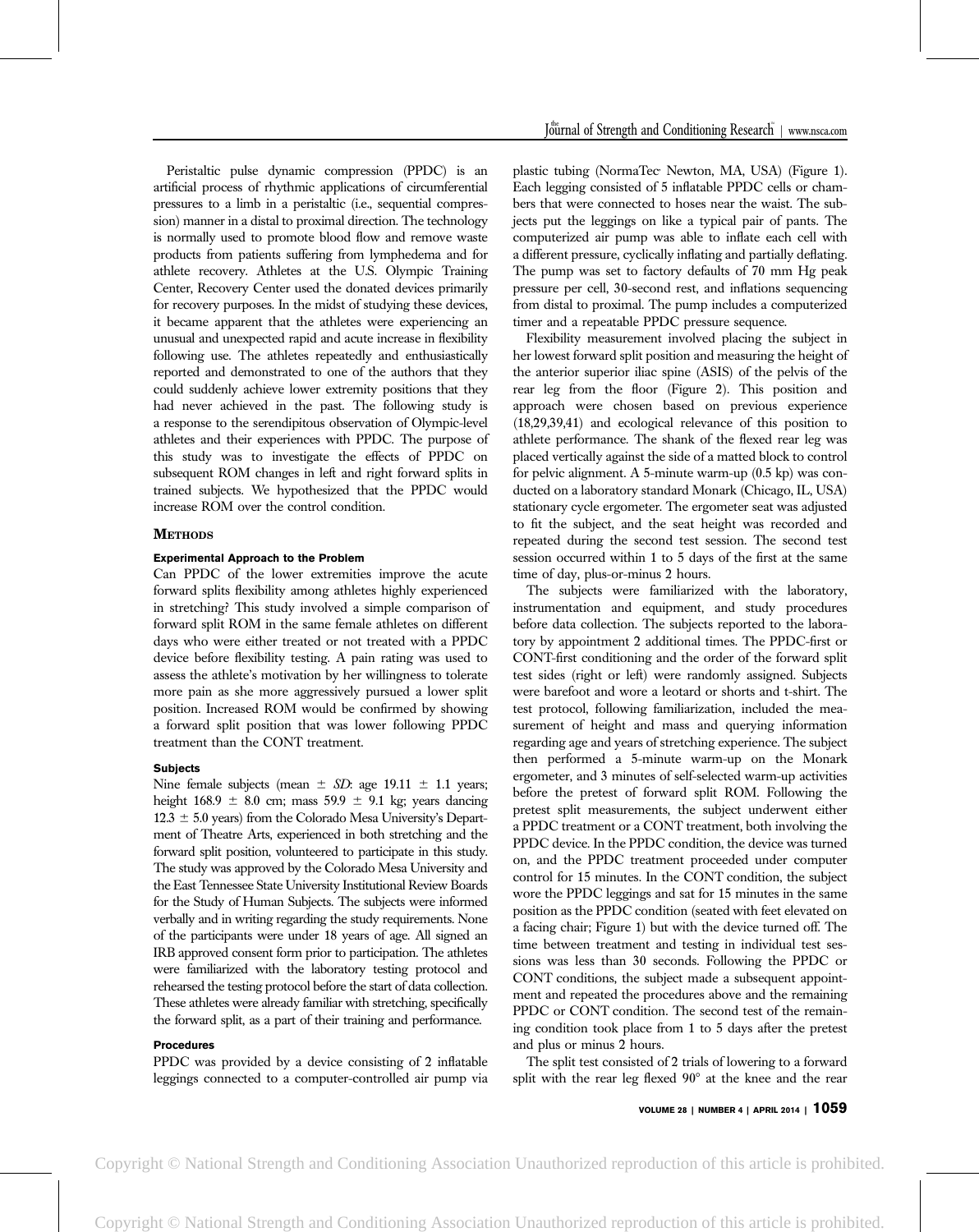

Figure 1. Experimental condition using the peristaltic pulse dynamic compression leggings. Note that the leggings are inflated and applying circumferential pressure to 5 cells along the lengths of the legs.

shank placed vertically against a matted gymnastics block. The rear leg position helped prevent the turning of the pelvis in the direction of the rear leg via passive insufficiency of the rear leg hip flexors (30,40–42). In addition, the subjects were coached to achieve a pelvic position that was as "square" as possible. The "square" position refers to the idea that the frontal plane of the pelvis is perpendicular to the sagittal plane positions of the forward and rearward legs. Once the subject was as low as she could go (ischial tuberosity closest

to the floor), then the height of the ASIS was measured vertically from the floor using a meter stick to the nearest half centimeter. The measurement took place on the side of the rear leg. The principal investigator first located the ASIS via palpation, then without moving the hand, the meter stick was placed and a measurement taken. Following each maximum split trial, the subject rose to a comfortable position while still maintaining the forward and rearward legs in a stride position above a position of discomfort. Comfortable and slow lowering to the split position was facilitated by placing 2 support aids, one on each side of the subject. The supports as-

sisted upright balance by allowing the subject to use her arms to support her weight while raising and lowering to and from the lowest split position. The rest between trials was approximately 30 seconds. After the rest period, the subject descended again to her lowest point, and after the leg and pelvic alignment were checked, the measurement of the ASIS height was repeated. This procedure was repeated for 2 trials and then the subject switched to the other the side split and underwent the same procedures. If the subject was able to



Figure 2. Staged test protocol position. Note the flexed rear leg holding the shank vertical to control pelvic alignment. A ruler is shown near the anterior superior iliac spine, which is identified by a white piece of tape.

place her ischial tuberosity on the floor, the trial was repeated with a measured block under the heel of the forward leg. The block prevented the subject from reaching a lower limit position with the ischial tuberosity touching the floor. The measured block was then used on all subsequent trials of the specific leg and split height was calculated with the block height included (Figure 2).

Following each trial, the subject was asked to rate the pain she felt while in the lowest split position from 0 to 10. The pain scale was described as 0 indicating no pain and 10 as the worst pain she had ever felt. Both trial pain scores were recorded to obtain evidence regarding whether the subject varied her motivation across

## **1060** Journal of Strength and Conditioning Research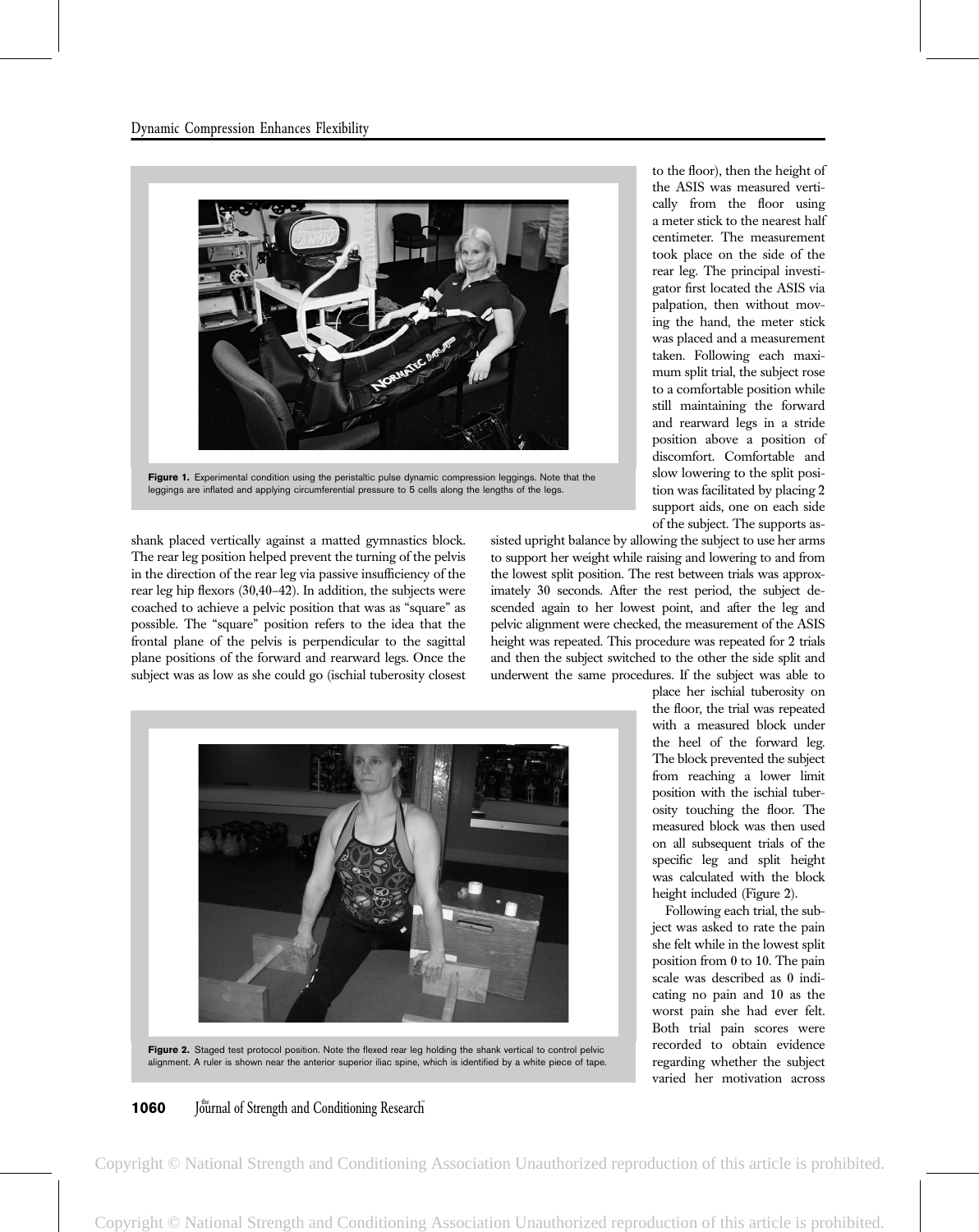|                                                                                                             |                                                                                                                                  |                                                                    |                  |              | 95% Confidence intervals                 |                                       |
|-------------------------------------------------------------------------------------------------------------|----------------------------------------------------------------------------------------------------------------------------------|--------------------------------------------------------------------|------------------|--------------|------------------------------------------|---------------------------------------|
| Variable                                                                                                    | $F_{(df)}$                                                                                                                       | Q                                                                  | Partial $\eta^2$ | Power        | Exp (cm)<br>PPDC                         | Con (cm)<br>CONT                      |
| Right leg split vs. left leg split<br>PPDC vs. CONT                                                         | $0.009_{(1,8)}$<br>$10.4_{(1,8)}$                                                                                                | 0.94<br>0.01                                                       | 0.001<br>0.57    | 0.05<br>0.81 | $12.17 - 2.98$<br>Right leg<br>7.02-2.01 | $2.67 - 0.44$<br>Left leg<br>7.7-1.52 |
| Leg (R/L) compared with PPDC/CONT (95% confidence intervals)<br>Interaction (condition $\times$ split side) | $5.8_{(1,8)}$                                                                                                                    | 0.043                                                              | 0.42             | 0.56         |                                          |                                       |
|                                                                                                             | $\times$ CONT (cm)<br>$\times$ PPDC (cm)<br>$\times$ CONT (cm)<br>$\times$ PPDC (cm)<br>R leg<br>R leg<br><b>Del</b><br>Del<br>T | $15.00 to -2.95$<br>$.84 to -1.34$<br>9.96 to 2.38<br>4.79 to 0.93 |                  |              |                                          |                                       |

trials (i.e., tried harder by enduring more discomfort in the split position(s)).

## Analysis

The research design was a pretest, posttest, crossover control with repeated measures. The analyses consisted of descriptive statistics, confidence intervals, effect size estimates, reliability analysis, and a  $2 \times 2$  treatment (experimental vs. control) by split side (right vs. left) factorial analysis of variance (ANOVA) with repeated measures on all dimensions of the calculated difference scores of the means of the 2 split position trials. Pain ratings were analyzed by 2 Wilcoxon signed rank tests (pretests vs. posttests for each split side) following reliability analyses (Chronbach's  $\alpha$ ). All main and interaction effects were assessed at the  $p \leq 0.05$  level of statistical significance because of the exploratory nature of this study (12). Data analyses were conducted using the Statistical Package for the Social Sciences, SPSS (version 11.5, Chicago, IL, USA) and a modification of a statistical spreadsheet as provided by Hopkins (11) for split measurements trials reliability.

## **RESULTS**

## **Reliability**

Forward split measurements were obtained from 2 trials, 2 splits sides (right and left), and 2 conditions. Trials reliability analyses indicated that the absolute errors ranged from 0.9 to 1.6 cm and relative error ranged from 3% to 8%. Intraclass correlations were all  $\geq$ 0.99.Pain ratings internal consistency calculations resulted in large intraclass correlations (standardized item  $\alpha$ , from  $\alpha = 0.95{\text -}0.99$ ). No statistically significant differences were found between pain ratings for the 2 trials of each split position ( $p > 0.05$ ).

## Primary Analysis

Table 1 presents the results of a  $2 \times 2$  factorial ANOVA with repeated measures on both dimensions of the pretest and posttest split-height difference scores. A statistically



VOLUME 28 | NUMBER 4 | APRIL 2014 | 1061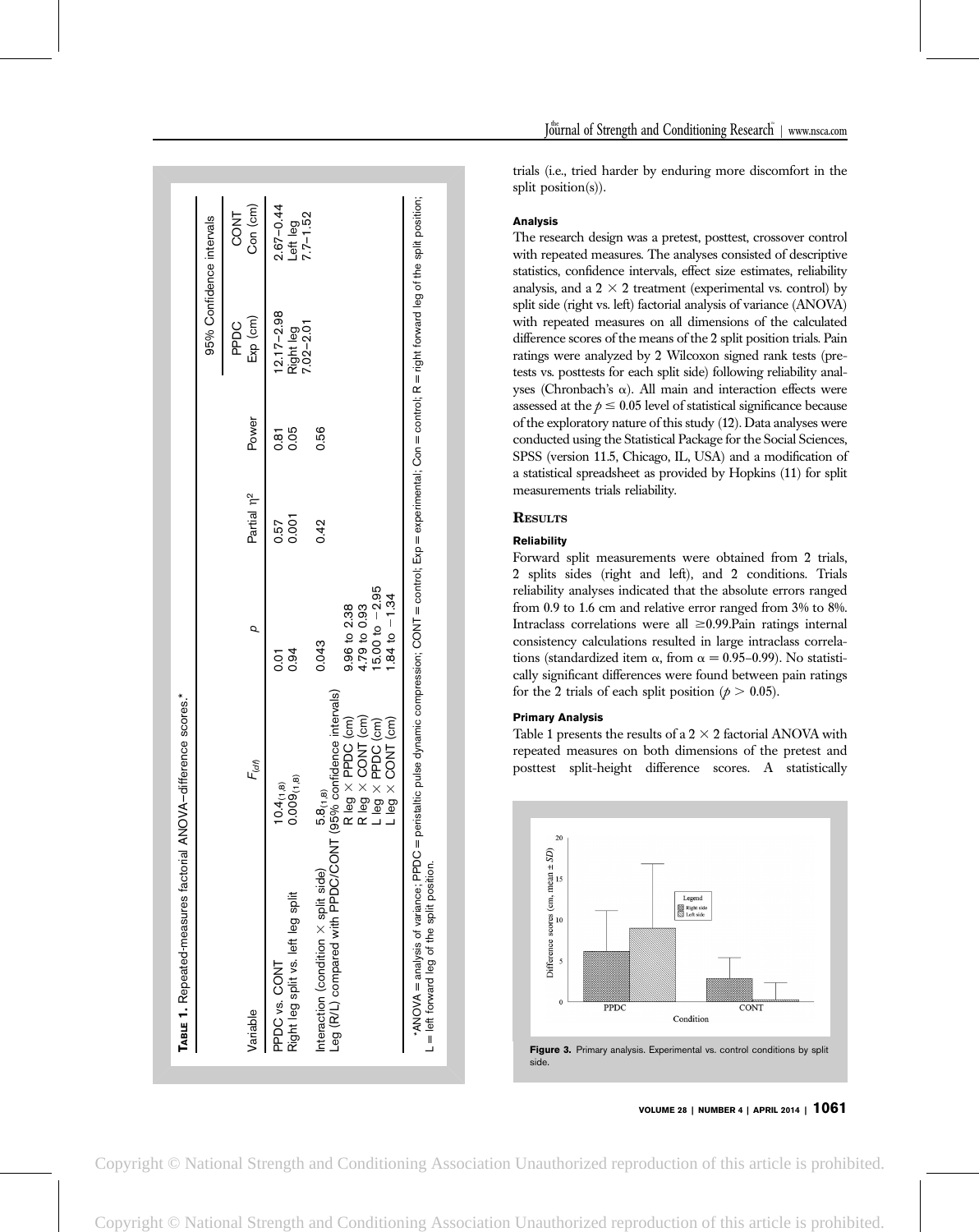significant effect was observed for condition; and for the condition by left and right split interaction ( $p \leq 0.05$ ). The investigators had little interest in the interaction that may simply reflect that all the subjects had a right-side-dominant forward split. Percentage and absolute changes (mean  $\pm$  SD) from pretest to posttest for each condition and leg were as follows: experimental right leg  $25.3\%$ ,  $6.2 \pm 4.9$  cm; experimental left leg 33.3%,  $9 \pm 7.8$  cm; control right leg 12.2%,  $2.8 \pm 2.5$  cm; control left leg 1.0%, 0.25  $\pm$  2.1 cm. Effect size estimates (partial  $\eta^2$ ) indicated a large effect size for both the condition and the interaction effects. Figure 3 shows the difference scores as a condition by forward leg of the split with greater potential for change on their non-dominant or left side.

#### Pain Ratings Analysis

Wilcoxon signed rank tests of pain ratings of the 2 sides of the splits (right versus left) and pretest versus posttests did not reach statistical significance (right split, prepost:  $Z =$  $-1.13$ ,  $p = 0.26$ ; left split, pre–post:  $Z = -1.02$ ,  $p = 0.31$ ).

## **DISCUSSION**

The primary purpose of this study was to determine the efficacy of PPDC on the acute flexibility of subjects, specifically in a forward split. This study showed that PPDC was effective in enhancing acute ROM when compared with a control condition (Table 1, Figure 3). The factorial ANOVA results and the effect size estimates indicate that the results were strongly indicative of the effectiveness of PPDC treatment before flexibility testing. The results of PPDC treatment mirrored recent results from the use of vibration to enhance ROM (18,29,31,39–41). Previous literature has shown that ROM improvements from static stretching decay following treatment and stretching in a matter of minutes, rapidly at first and then slowly (4,5,35). Long-term studies of PPDC are not available. Tangentially, at least 1 study of vibration for flexibility showed approximately 100% improvement after 4 weeks of continued use in male child gymnasts (41). Future studies are needed to ascertain if PPDC produces vibration-like results.

Magnusson et al have been clear proponents of the idea of "stretch tolerance" as the key to increased ROM (19,23– 25,27,28,43). Stretch tolerance refers to the idea that flexibility is a learned skill and that tolerance for pain and learning new extreme positions over long-term training periods are the dominant underlying mechanisms to enhance ROM. Stretch tolerance, as a neural rather than biomaterial factor in enhanced ROM, is at least partially supported by the effectiveness of PPDC (this study), vibration, thermal, and anesthetic treatments. Reliability analyses of pain ratings data were stable and reliable across trials (8,34). The pain ratings analyses also indicated that the subjects did not seem to change their motivation in a statistically significant way, which would lead to the judgment that they did not seem to try harder on one test or trial than another. Interestingly, patients undergoing surgery or spinal manipulation have achieved increases in ROM while anesthetized that they could not achieve while conscious (20,21). The role of anesthesia in stretching and flexibility is important because the information adds support to the idea that changes in ROM can be achieved, in the short term, by a change in central nervous system activity to the musculotendinous area being stretched and that a length change in biomaterials may not be the dominant, or only, mechanism leading to increased ROM. Moreover, the findings that ROM can be changed rapidly and acutely indicates that while stretch tolerance may be an important factor, the time required to develop stretch tolerance is lacking in this and other acute ROM studies.

If effective stretching appears to be largely a learned skill, a product of central and spinal nervous control, then it is unlikely the magnitude of changes seen in the present study using PPDC and previous studies using vibration, heat, and anesthesia could be the result of mechanically lengthening biomaterials. The influence of muscle sensory receptors and associated reflexes (i.e., muscle spindles and Golgi tendon organs) are unknown in this study. Moreover, if the use of artificial means to enhance ROM changes can achieve greater ROM with the same or less discomfort, the athlete may be able to exploit these approaches to enhance his or her flexibility more rapidly and comfortably (31). This study showed an increased change in ROM involving the nondominant side that may be because of an increased potential for ROM change on that side (29).

The rapid and relatively large changes in ROM observed in this study using PPDC supports the premise that stretching behavior is unlikely to be determined only by the relatively slow processes of tissue lengthening and/or the long-term learning of stretch tolerance. Rapid changes in muscle length and flexibility have also been demonstrated using vibration (18,39–41), anesthesia (20,21), and temperature (3,6,9). The PPDC and vibration are unlikely to enhance tissue length or stretch tolerance because of the short-term nature of the treatment application. However, vibration, compression, and temperature may contribute to the perturbation or shaking of the myoplasm of muscle cells.

Explaining these short-term rapid changes in ROM may fall to the thixotropic properties of muscle for a mechanistic answer. Thixotropy refers to the property of muscle that allows the sarcoplasm to shift from a "gel-like" state (more resistant to lengthening) to a "liquid-like" state (less resistant to lengthening) and back depending on the local milieu of the cell (1,2,15,33,36,44). Residual cross-bridge attachment has been postulated as a mechanism for resistance to stretch observed in resting, and particularly sore muscles (14,36). Future research should investigate the long-term use of PPDC and explore the potential for increasing the duration of PPDC-induced changes in ROM extending its effectiveness beyond acute changes. Future research should extend this study by using this treatment method repeatedly over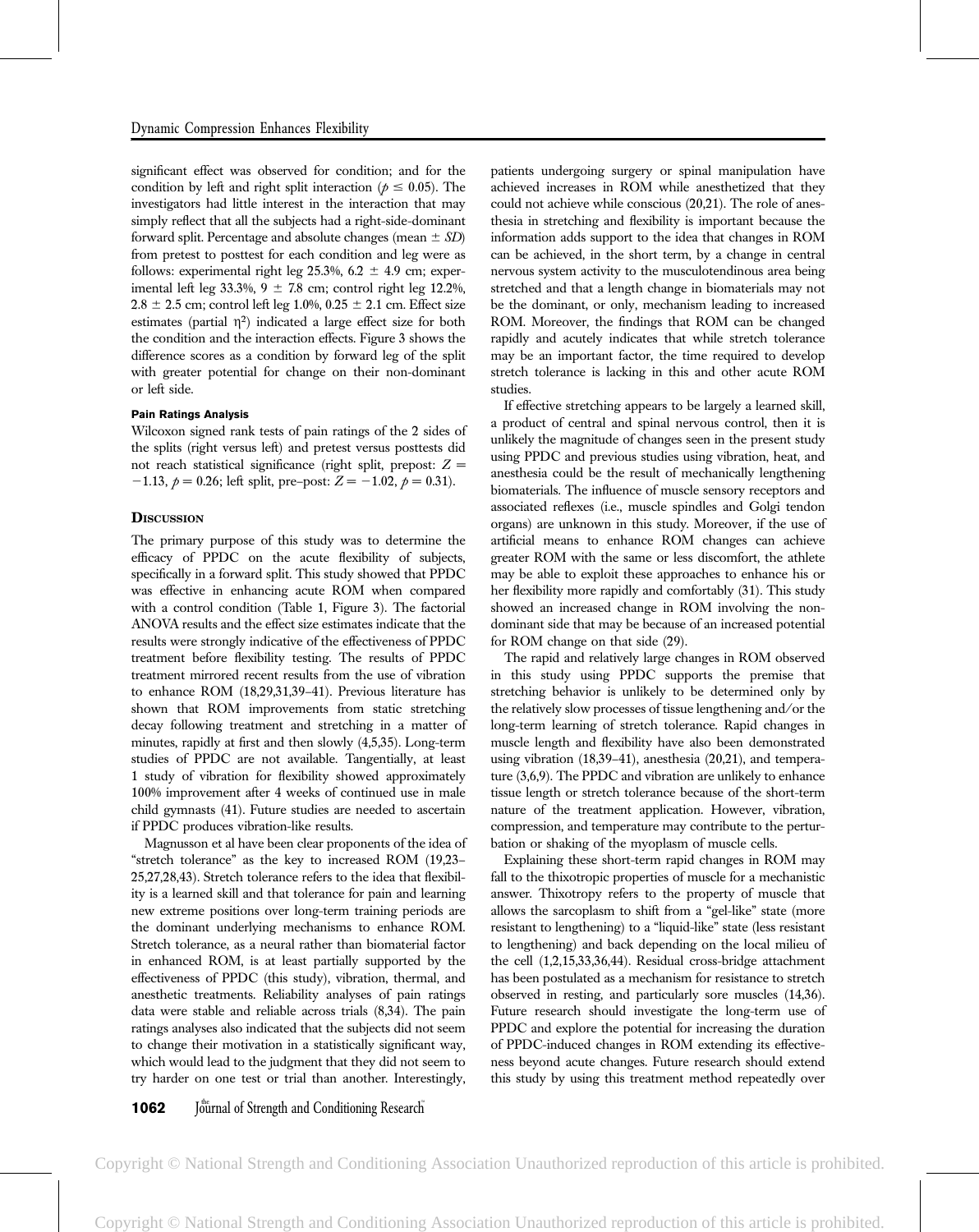longer training periods and involve PPDC with other known adjuncts to stretching.

## PRACTICAL APPLICATIONS

PPDC was shown here to enhance acute improvements in forward split ROM. The PPDC fits within the group of new methods and technologies for stretching that seem to result in acute rapid changes in ROM. Continued use of PPDC may result in training effects beyond the acute effects and thereby continue to enhance ROM with continued training. The device used for this study is currently in use by dozens of athletes and collegiate and professional teams, along with the athletes at the U.S. Olympic Training Center who use the Recovery Center. The treatment time for this modality is relatively short, and the resulting changes in acute ROM may be attractive to those coaches and athletes who need to demonstrate large ROMs in training and competition.

## **REFERENCES**

- 1. Axelson, HW. Human motor compensations for thixotropydependent changes in muscular resting tension after moderate joint movements. Acta Physiol Scand 182: 295-304, 2004.
- 2. Axelson, HW and Hagbarth, KE. Human motor control consequences of thixotropic changes in muscular short range stiffness. J Physiol 15: 279-288, 2001.
- 3. Burke, DG, Holt, LE, Rasmussen, R, MacKinnon, NC, Vossen, JF, and Pelham, TW. Effects of hot or cold water immersion and modified proprioceptive neuromuscular facilitation flexibility exercise on hamstring length. J Athl Train 36: 16-19, 2001.
- 4. de Weijer, VC, Gorniak, GC, and Shamus, E. The effect of static stretch and warm-up exercise on hamstring length over the course of 24 hours. J Orthop Sports Phys Ther 33: 727–733, 2003.
- 5. Depino, GM, Webright, WG, and Arnold, BL. Duration of maintained hamstring flexibility after cessation of an acute static stretching protocol. J Athl Train 35: 56-59, 2000.
- 6. Draper, DO, Castro, JL, Feland, B, Schulthies, S, and Eggett, D. Shortwave diathermy and prolonged stretching increase hamstring flexibility. J Orthop Sports Phys Ther 34: 13-20, 2004.
- 7. Draper, DO, Miner, L, Knight, KL, and Ricard, MD. The carry-over effects of diathermy and stretching in developing hamstring flexibility. J Athl Train 37: 37–42, 2002.
- 8. Field, A. Discovering Statistics Using SPSS for Windows. Thousand Oaks, CA: Sage, 2000.
- 9. Funk, D, Swank, AM, Adams, KJ, and Treolo, D. Efficacy of moist heat pack application over static stretching on hamstring flexibility. J Strength Cond Res 15: 123–126, 2001.
- 10. Harvey, D and Mansfield, C. Measuring flexibility for performance and injury prevention. In: Physiological Tests for Elite Athletes. C.J. Gore, ed. Champaign, IL: Human Kinetics, 2000, pp. 98–113.
- 11. Hopkins, W. G. A Spreadsheet for Analysis of Straightforward Controlled Trials. Sportscience 7. Available at: http://www.sportsci. org/jour/03/wghtrials.htm. Accessed 2013.
- 12. Huberty, CJ and Morris, JD. Multivariate analysis versus multiple univariate analyses. Psychol Bull 105: 302-308, 1989.
- 13. Hubley-Kozey, CL. Testing flexibility. In: Physiological Testing of the High-Performance Athlete. J. Duncan MacDougall, H.A. Wenger, and HJ Green, eds. Champaign, IL: Human Kinetics, 1991. pp. 309–359.
- 14. Hutton, RS. Neuromuscular basis of stretching exercises. In: Strength and Power in Sport. P.V. Komi, ed. Oxford, England: Blackwell Scientific Publications, 1992. pp. 29–38.
- 15. Ishihara, Y, Izumizaki, M, Atsumi, T, and Homma, I. After effects of mechanical vibration and muscle contraction on limb positionsense. Muscle Nerve 30: 486-492, 2004.
- 16. Issurin, VB. Vibrations and their applications in sport a review. J Sports Med Phys Fitness 45: 324-336, 2005.
- 17. Issurin, VB, Liebermann, DG, and Tenenbaum, G. Effect of vibratory stimulation on maximal force and flexibility. J Sports Sci 12: 561-566, 1994.
- 18. Kinser, AM, Ramsey, MW, O'Bryant, HS, Ayres, CA, Sands, WA, and Stone, MH. Vibration and stretching effects on flexibility and explosive strength in young gymnasts. Med Sci Sports Exerc 40: 133-140, 2008.
- 19. Klinge, K, Magnusson, SP, Simonsen, EB, Aagaard, P, Klausen, K, and Kjaer, M. The effect of strength and flexibility training on skeletal muscle electromyographic activity, stiffness, and viscoelastic stress relaxation response. Am J Sports Med 25: 710–716, 1997.
- 20. Kohlbeck, FJ and Haldeman, S. Medication-assisted spinal manipulation. Spine J 2: 288-302, 2002.
- 21. Krabak, BJ, Laskowski, ER, Smith, J, Stuart, MJ, and Wong, GY. Neurophysiologic influences on hamstring flexibility: A pilot study. Clin J Sports Med 11: 241–246, 2001.
- 22. Magnusson, SP. Passive properties of human skeletal muscle during stretch maneuvers. A review. Scand J Med Sci Sports 8: 65-77, 1998.
- 23. Magnusson, SP, Aagard, P, Simonsen, E, and Bojsen-Møller, F. A biomechanical evaluation of cyclic and static stretch in human skeletal muscle. Int J Sports Med 19: 310-316, 1998.
- 24. Magnusson, SP, Aaagaard, P, and Nielson, JJ. Passive energy return after repeated stretches of the hamstring muscle-tendon unit. Med Sci Sports Exerc 32: 1160-1164, 2000.
- 25. Magnusson, SP, Simonsen, EB, Aagaard, P, Boesen, J, Johannsen, F, and Kjaer, M. Determinants of musculoskeletal flexibility: Viscoelastic properties, cross-sectional area, EMG and stretch tolerance. Scand J Med Sci Sports 7: 195-202, 1997.
- 26. Magnusson, SP, Simonsen, EB, Aagaard, P, Dyhre-Poulsen, P, McHugh, MP, and Kjaer, M. Mechanical and physical responses to stretching with and without preisometric contraction in human skeletal muscle. Arch Phys Med Rehabil 77: 373-378, 1996.
- 27. Magnusson, SP, Simonsen, EB, Aagaard, P, and Kjaer, M. Biomechanical responses to repeated stretches in human hamstring muscle in vivo. Am J Sports Med 24: 622–628, 1996.
- 28. Magnusson, SP, Simonsen, EB, Aagaard, P, Sørensen, H, and Kjaer, M. A mechanism for altered flexibility in human skeletal muscle. J Physiol 497: 291-298, 1996.
- 29. McNeal, JR, Edgerly, S, Sands, WA, and Kawaguchi, J. Acute effects of vibration-assisted stretching are more evident in the nondominant limb. Eur J Sport Sci 11: 45-50, 2011.
- 30. McNeal, JR and Sands, WA. Acute static stretching reduces lower extremity power in trained children. Pediatr Exerc Sci 15: 139-145, 2003.
- 31. McNeal, JR and Sands, WA. Stretching for performance enhancement. Current Sports Med Rep 5: 141-146, 2006.
- 32. Nelson, RT and Bandy, WD. An update on flexibility. Strength Cond J 27: 10–16, 2005.
- 33. Nordez, A, McNair, PJ, Casari, P, and Cornu, C. Static and cyclic stretching: Their different effects on the passive torque-angle curve. J Sci Med Sport 13: 156–160, 2010.
- 34. O'Donoghue, P. Statistics. New York, NY: Routledge, 2012.
- 35. O'Sullivan, K, Murray, E, and Sainsbury, D. The effect of warm-up, static stretching and dynamic stretching on hamstring flexibility in previously injured subjects. BMC Musculoskel Dis 10: 37, 2009.
- 36. Proske, U and Morgan, DL. Do cross-bridges contribute to the tension during stretch of passive muscle? J Muscle Res Cell Motil 20: 433–442, 1999.

VOLUME 28 | NUMBER 4 | APRIL 2014 | 1063